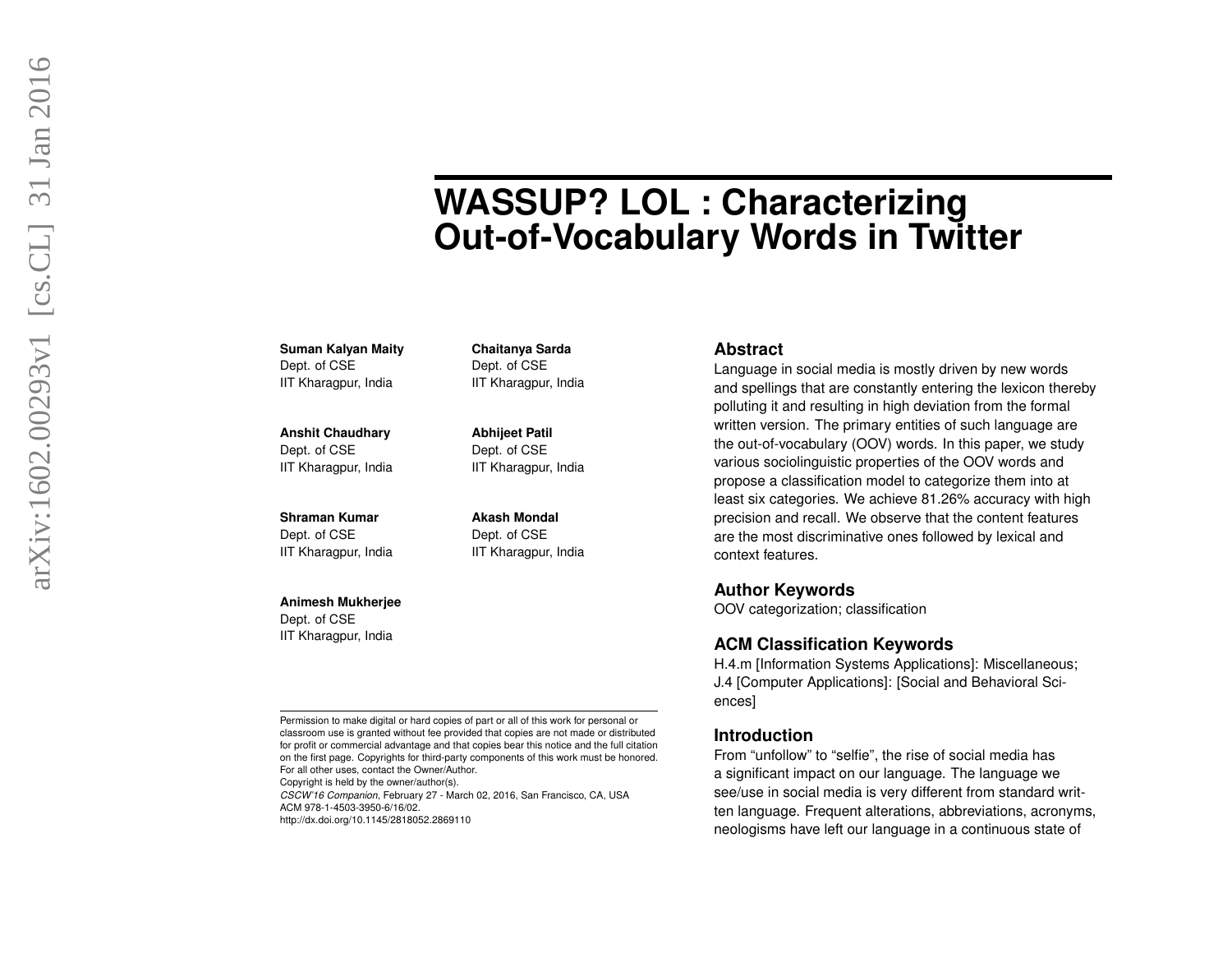<span id="page-1-2"></span>**Table 1:** Example words in each categories.

| OOV Cate-            | Examples           |        |
|----------------------|--------------------|--------|
| gories               |                    |        |
| Emoticons            | :), :(, :D, :P, :/ |        |
| Word Length-         | noooo.             |        |
| enings               | pleaseeee.         |        |
|                      | okk, damnnn        | ı      |
| Expressions          | haha, uhh,         | 6      |
|                      | ughh, ahah, grr    |        |
| <b>Word Shorten-</b> | lol, omg, yolo,    | I      |
| ings + Abbrevi-      | rofl. oomf         |        |
| ations               |                    | š      |
| <b>Proper Nouns</b>  | instagram,         | š      |
|                      | miley, bieber,     | i      |
|                      | mcdonalds.         |        |
|                      | tumblr             | ؟<br>٥ |
| Word Mergings        | wassup, iknow,     |        |
|                      | followback         |        |
|                      |                    |        |

alteration and regeneration. These social media specific forms have made the language "bad" and does not meet our expectations about vocabulary, spelling and syntax [\[2\]](#page-3-0). However, these forms have accelerated the real-time typed conversation; on mobile phones they have minimized the inconvenience of typing with tiny keys and on Twitter they have helped us packing our thoughts/feelings within 140 characters. Not only that, the social media language is very rich with a wide range of linguistic innovations including emoticons, abbreviations, shortenings, lengthenings etc [\[3\]](#page-3-1).

In this work, we categorize these out-of-vocabulary (OOV) words into at least six different interesting categories and subsequently propose an automatic method to perform such a categorization. This categorization is useful in further interpretation of the semantics of each of the categories. So far the common practice has been to dispose the OOV words before any further processing or application development; an accurate semantic interpretation might save this rich dataset from disposal and increase the possibility of using it more meaningfully.



<span id="page-1-3"></span>**Figure 1:** Category specific monthwise distribution of other co-occurring OOV words per tweet for 2013.

## **Dataset description**

We collected Twitter 1% random sample of tweets from  $1^{st}$  July, 2011 to  $31^{st}$  December, 2013. For analysis, we consider users who have mentioned English as their language in their profile. We also performed a second level filtering of the tweets by a language detection software<sup>[1](#page-1-0)</sup> to remove any non-English tweets from the dataset. The data is then tokenized using the same tokenizer used by the CMU POS tagger [\[5\]](#page-3-2). In total, the dataset consists of  $\sim 1$ billion tweets.

# **Categorization of OOV words**

We use GNU Aspell dictionary<sup>[2](#page-1-1)</sup> to find out the OOV words from the set of tweets. We then select top 3500 stable OOV words that occur in all the months over the span of 2.5 years and manually identify 6 major categories for these OOV words: emoticons, expressions, word shortenings + abbreviations, proper nouns, word lengthenings, word mergings. Five of the authors separately labeled the words. The inter-annotator agreement is found to be very high (Fleiss'  $\kappa = 0.96$ ). Out of 3500 words, we attained consensus on 3259 words. The remaining ambiguous words are not taken into consideration for further study. Table [1](#page-1-2) shows example OOV words belonging to each of these categories. In Fig [1,](#page-1-3) we show the monthwise distribution of other OOV words per tweet appearing with a particular OOV word for individual categories. We observe a clear distinction among most of the categories - the tweets containing "emoticons" have the lowest content of other OOV words per tweet whereas for the "proper noun" class, the other OOV content per tweet is the highest.

Among the above six OOV categories, some of them are relatively easy to distinguish. Words in emoticons and word lengthenings category are made up of very regular building blocks. For example, emoticons are made up of punctuation symbols. Using simple regular expressions for presence of punctuation symbols, we could achieve a very high accuracy of 98.1% (Precision: 0.877, Recall: 0.976). Word lengthenings are essentially created by repeating one or more letters in the word. In such case, we first find the repetitive letters and then remove them one by one and check with the dictionary to obtain the corresponding dictionary word. This method yields an accuracy of 93.1%, however the precision and recall rates achieved are 0.432 and 0.677 respectively. It is not easy to come up with proper

<span id="page-1-1"></span>2<http://aspell.net/>

<span id="page-1-0"></span><sup>1</sup><https://github.com/saffsd/langid.py>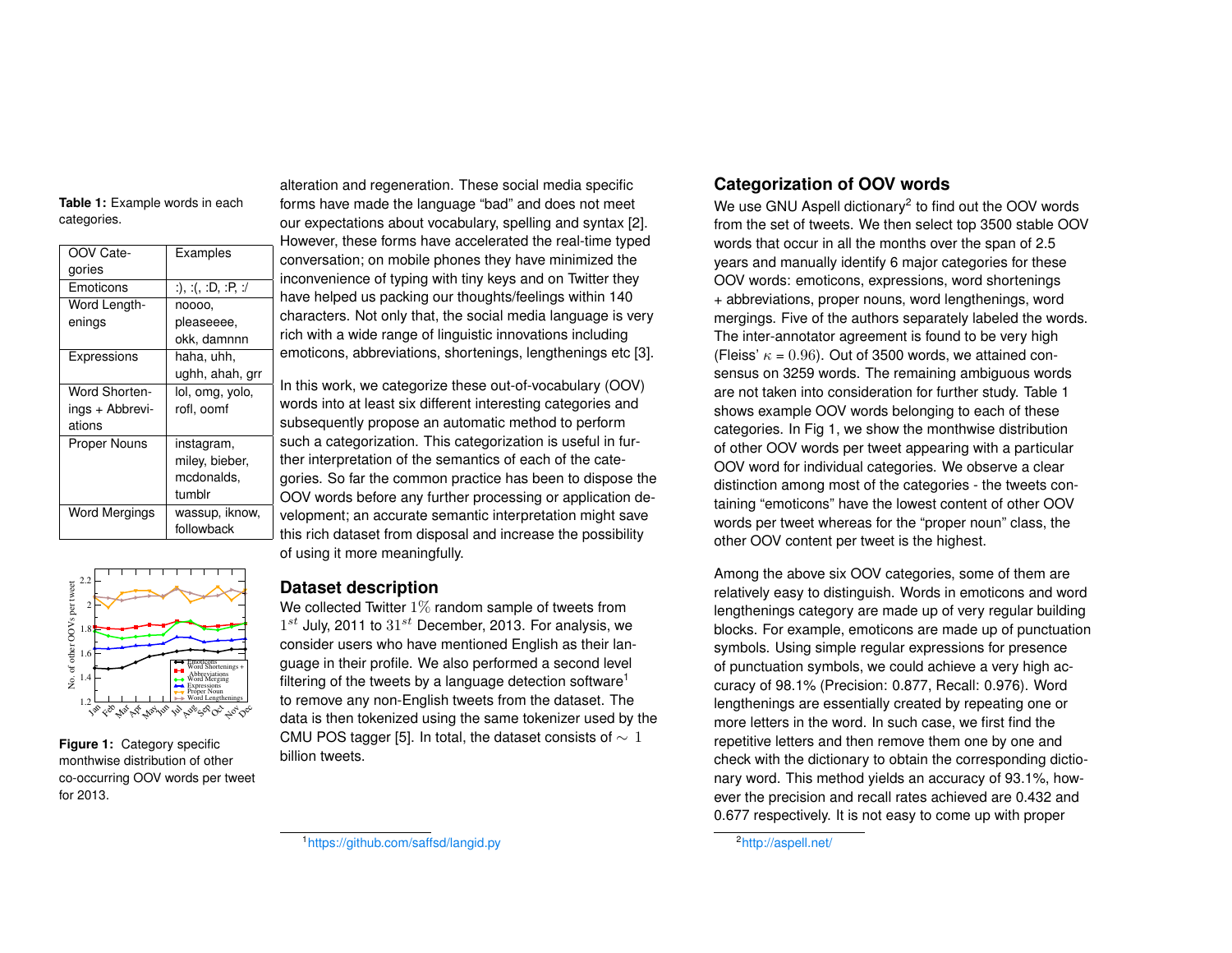<span id="page-2-0"></span>**Table 2:** Performance of various classifier for different topic selection for LDA feature with number of topics  $(K = 10, 20, 30,$ 40, 50). First five lines refer to results for SVM classifier and last five for Logistic Regression.

| K  | Accur- | Preci- | Recall | F-    | <b>ROC</b> |
|----|--------|--------|--------|-------|------------|
|    | acy    | sion   |        | Score | Area       |
| 10 | 80.09  | 0.797  | 0.801  | 0.796 | 0.845      |
| 20 | 79.85  | 0.795  | 0.798  | 0.794 | 0.844      |
| 30 | 80.53  | 0.801  | 0.805  | 0.8   | 0.848      |
| 40 | 79.73  | 0.793  | 0.797  | 0.793 | 0.843      |
| 50 | 81.26  | 0.81   | 0.813  | 0.809 | 0.855      |
| 10 | 79.81  | 0.794  | 0.798  | 0.793 | 0.922      |
| 20 | 78.92  | 0.784  | 0.789  | 0.784 | 0.923      |
| 30 | 80.09  | 0.796  | 0.801  | 0.796 | 0.922      |
| 40 | 79.52  | 0.791  | 0.795  | 0.79  | 0.92       |
| 50 | 80.21  | 0.797  | 0.802  | 0.796 | 0.925      |

<span id="page-2-1"></span>**Table 3:** Performance of various combinations of feature categories for  $K = 50$ .

| ΑIΙ               | 81.26% |
|-------------------|--------|
| Lexical + Content | 80.38% |
| Content + Context | 79.12% |
| Lexical + Context | 74.48% |
| <b>Content</b>    | 77.83% |
| Lexical           | 72.37% |
| Context           | 58.71% |

regular expressions that can distinguish the other categories. It is really difficult to disambiguate the words like LOL, ROFL, WASSUP etc. by just writing a regular expression. This is one of the primary motivations behind our feature-based automatic categorization framework.

# **Automatic classification of OOV words**

In this section, we propose a classification model for automatic categorization of OOV words into one of the last four categories in Table [1.](#page-1-2) For the task of classification, we consider a random sample of 5000 tweets for each of the OOV

words and then learn three major types of features : **Lexical features** - features related to the lexical properties of the words around OOV words.

**Content features** - features related to the content of the tweets in which the OOV words appear.

**Context features** - these include positioning and placement information of various entities in the tweets.

#### **Lexical features:**

**Distribution of POS tags of the words appearing with the OOV word:** We use standard CMU POS tagger [\[5\]](#page-3-2) for

identifying the POS tags of the words in the tweets. We then consider fraction of words belonging to each of the 21 POS tag categories as features.

# **Part-of-speech diversity of the words surrounding an**

**OOV word:** We define the POS diversity (POSDiv) for an OOV word as the entropy of the probability  $p_i$  of one of its surrounding word to have the  $j^{th}$  POS in the set of POS tags. We use this diversity metric as a feature for our classifier.

**Distribution of named entities (NE) appearing with OOV**

**word:** We also perform named entity recognition [\[7\]](#page-3-3) of the words appearing in the tweets to understand which types of entities co-occur with which type of OOV word. We consider fraction of words belonging to each of the NE categories as a feature for the classification model.

#### **Content features:**

**Length of the OOV word:** The length of an OOV word is significant in determining the category it belongs. The abbreviations, shortenings are generally of smaller length whereas expressions, word lengthenings and word merging are usually of longer length.

**Word diversity:** This feature tells us how much diverse are the words related to an OOV. If  $D_i$  is the document containing all the tweets in which OOV  $O_i$  appears and  $p(w|D_i)$  is the probability of a word belonging to the document  $D_i$  then word diversity of hashtag  $O_i$  is the entropy of  $p(w|D_i).$ **Avg. hashtag clarity:** Hashtag clarity, a metric defined in [\[4\]](#page-3-4) quantifies topical cohesiveness of all the tweets in

which the hashtag appears. The clarity of the hashtags cooccurring with an OOV word constitutes a feature for the classification model.

**Presence of Twitter entities appearing with the OOV word:** We consider appearances of various Twitter entities (no. of hashtags, no. of mentions, no. of retweets) in the tweets as features discriminating the various categories of OOV.

**Distribution of topics:** For topic discovery from the tweet corpus, we adopt the Latent Dirichlet Allocation (LDA) [\[1\]](#page-3-5) model. For an OOV  $O_i$ , we consider all the 5000 tweets in which the OOV appears as a document (no. of topics as  $K = 10$ , 20, 30, 40, 50) for the LDA model and find out  $p(topic_k|D_i)$  for a document  $D_i$  containing all the tweets in which the  $i^{th}$  OOV appears. Each of these  $p(topic_k|D_i)$ act as a feature to the model.

**Topical diversity:** We also compute topical diversity  $(TopicDiv)$ of an OOV  $(O_i)$  from the document-topic distributions obtained above as the entropy of the probability  $p(topic_k|D_i)$ . **Cognitive dimension:** Words from a document containing all the OOVs are classified into various linguistic and psychological categories by LIWC software [\[6\]](#page-3-6). We consider 42 such classificatory features.